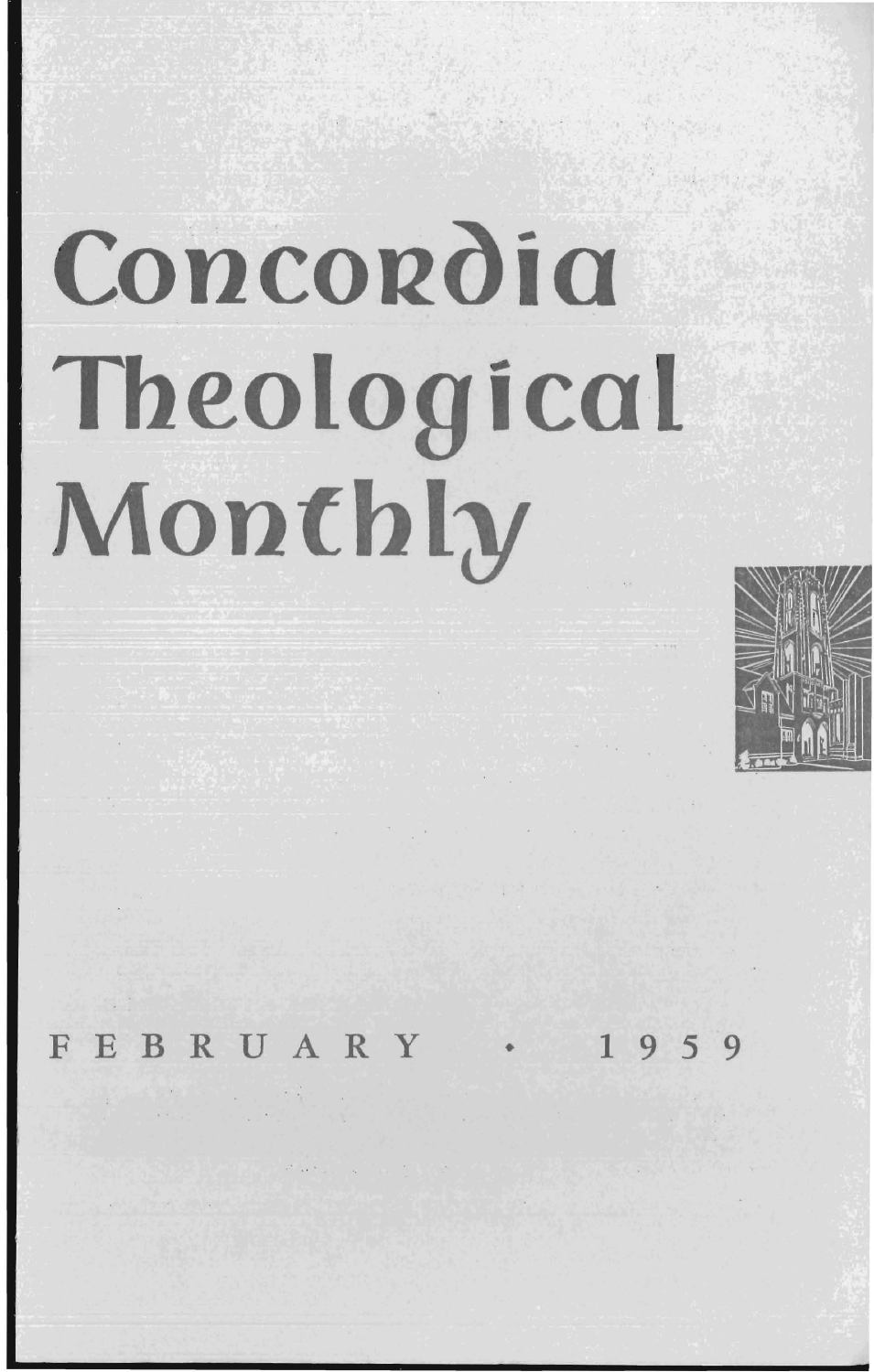# THEOLOGICAL OBSERVER

#### THE CHURCH AND THE POLITICAL SITUATION IN CYPRUS

*Theology Today* (October 1958) points out that the Greek Catholic Church cannot establish its innocence of the civil violence in Cyprus despite its request to the W. C. C. for prayers to find a "rapid, just, and peaceful settlement." The W. C. C. at Geneva promised the Archbishop of Athens to grant his petition. Upon this, however, the writer in *Theology Today* comments: "There is no record that at any time since violence first began on Cyprus the Greek Church or any of its leaders has spoken against the use of murder as a political weapon. Death and grave injury have come to Turkish policemen, whose duties were ordinary police duties and in no way political, by the action of Greek Cypriots, but the Archbishop was silent and the Church was silent. It is only the violence and death that the Greek Cypriots have at last (after several years) called down upon themselves that the Churches of the world are to pray about." Upon the petition of Bishop Anthimos, the acting ethnarch of Cyprus, that the W. C. C. "use its high influence so that an end may be put to this unbearable situation," the writer comments: "The bishop himself is claimed by the British to be actively implicated in the Greek Cypriot campaign of bushwhacking which has persisted for so long. It is only Turkish bushwhacking which he finds 'unbearable: There would have been a great deal more sympathy for these appeals by Christian men to Christian men if those who made the appeals had at any time in recent years responded to the pleadings of Christian men that they publicly deplore the long succession of murders and attempted murders carried out by their followers. Their blunt refusal to do so has identified them with the acts which brought about a state of virtual civil war in Cyprus." The writer closes with the remark that the archbishops in more ways than one are "all mixed up." JOHN THEODORE MUELLER

#### DEMYTHOLOGIZING THE NEW TESTAMENT

Under this general heading the *Catholic Biblical Quarterly* (October 1958) offers a summary of an article by J. A. O'Flynn, "New Testament and Mythology," on the subject, which appeared in the *Irish Theological Quarterly* (24, 1-12; 109-121). To Protestants the summary is interesting because it points out the Roman Catholic view of Bultmann's method. We read:

For Bultmann God's saving act, the "Christ-event," centers around the Cross and Resurrection. B. distinguishes the bare historic fact of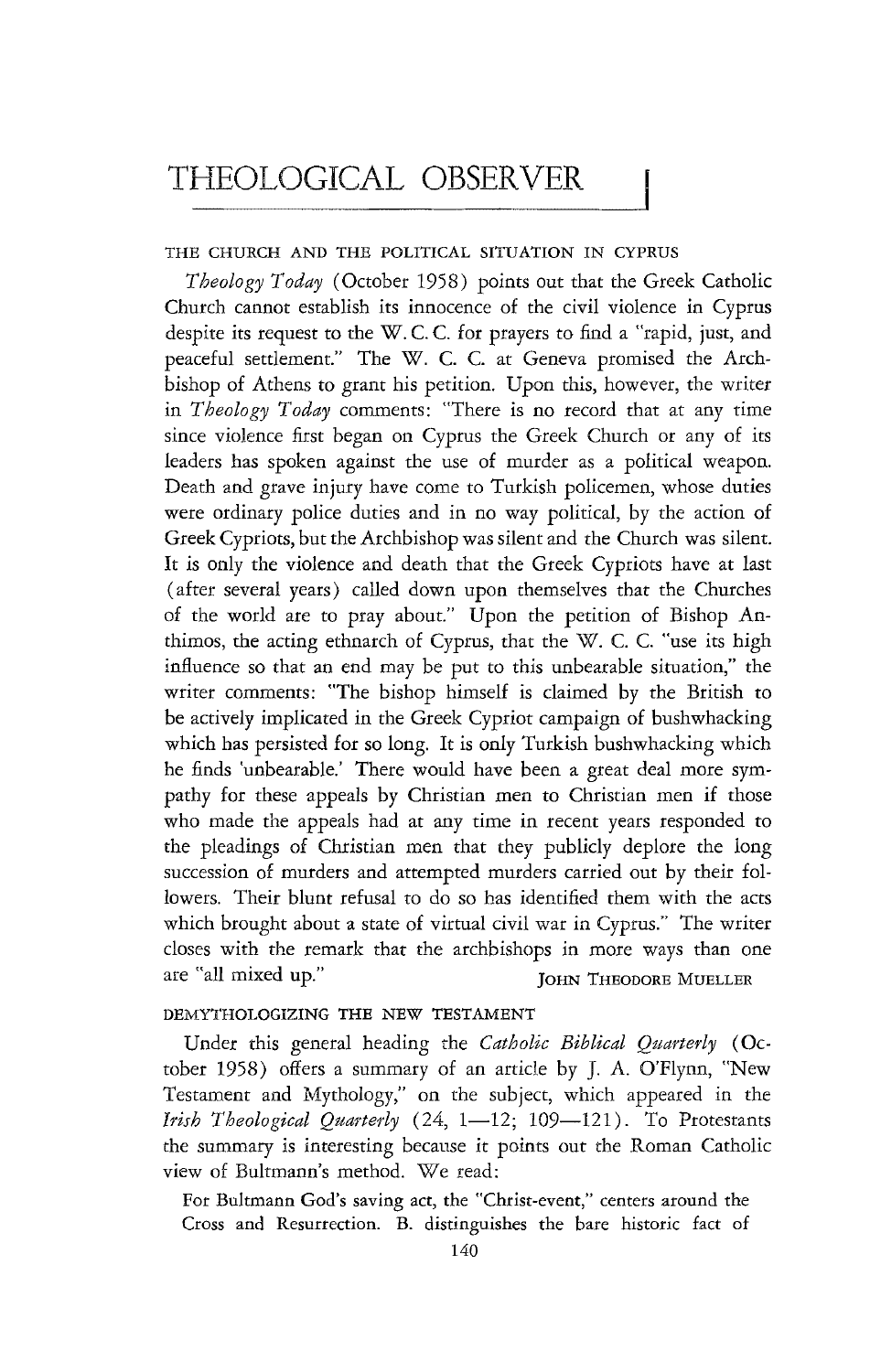the Cross *(historisches Ereignis)* from its *geschichtliches* and *eschatologisches* aspect, whereby it becomes for men an ever-present reality, a salvation-event, mediating to the believer God's liberating judgment. This saving significance of the Cross lies beyond the reach of rational proof and objective demonstration, and thus of criticism; it is contained solely in the preaching of the Word of God, confronting the individual with the challenge to decide for or against it, to accept or reject. Hence for the old "mythical" categories of redeeming sacrifice, ransom, satisfaction, etc., we must substitute the idea of encounter, confrontation, and decision. How exactly does the Cross as preached mediate saving virtue to us? "The Cross, properly understood, . . . reveals to us at once the full extent of our fallen condition as sinners subject to the powers of the world and our utter incapacity to rise above that condition by reliance merely on our powers; to that extent it is a judgment of condemnation. . . . But it is also a liberating judgment because ... it also makes known that what we cannot do for ourselves God does for us when, in the encounter with the Christian message, the believer takes the decision to throw himself open to the love of God" (pp. 10-12). The Resurrection is intimately linked with the Cross in the saving message of preaching  $-$  not as a historical miraculous proof of the virtue of the Cross, but simply as the expression of *its* significance, viz., Christ's death *is* not to be considered as a mere ordinary human death, but as God's liberating judgment on the world, depriving death of its power.

For B. the Resurrection is not a historical event; its place in the Christian message is to present the Cross of Christ as the salvation-event, not merely a condemnatory, but also a liberating, judgment. To the same eschatological salvation-event pertain the word of preaching, the apostolic preacher, even the Church in which the word is proclaimed. Faith rests on no signs; it is *nuda /ides,* a heroic decision to appropriate the salvation-event, God's approach to man by Christ. B.'s views, for all that they impoverish the Christian message, have aroused wide interest, partly because his intentions are good, partly because the problems he raises are important, viz., the nature of divine revelation and its relation to history. Yet Protestant reaction generally has been unfavorable; demythologizing is a threat to the basic salvation facts of the NT kerygma. Though B. regards the actual problem of the notion of myth as secondary, his choice of the term is unfortunate: [the} NT uses mythos to denote speculations out of harmony with sound doctrine. The problem of so-called "mythical elements" in Scripture is nothing new for Catholic scholarship; due attention to the "analogy of being" and analogical language generally, makes the alleged incompatibility of the NT presentation with modern man's outlook much less formidable. Though B. does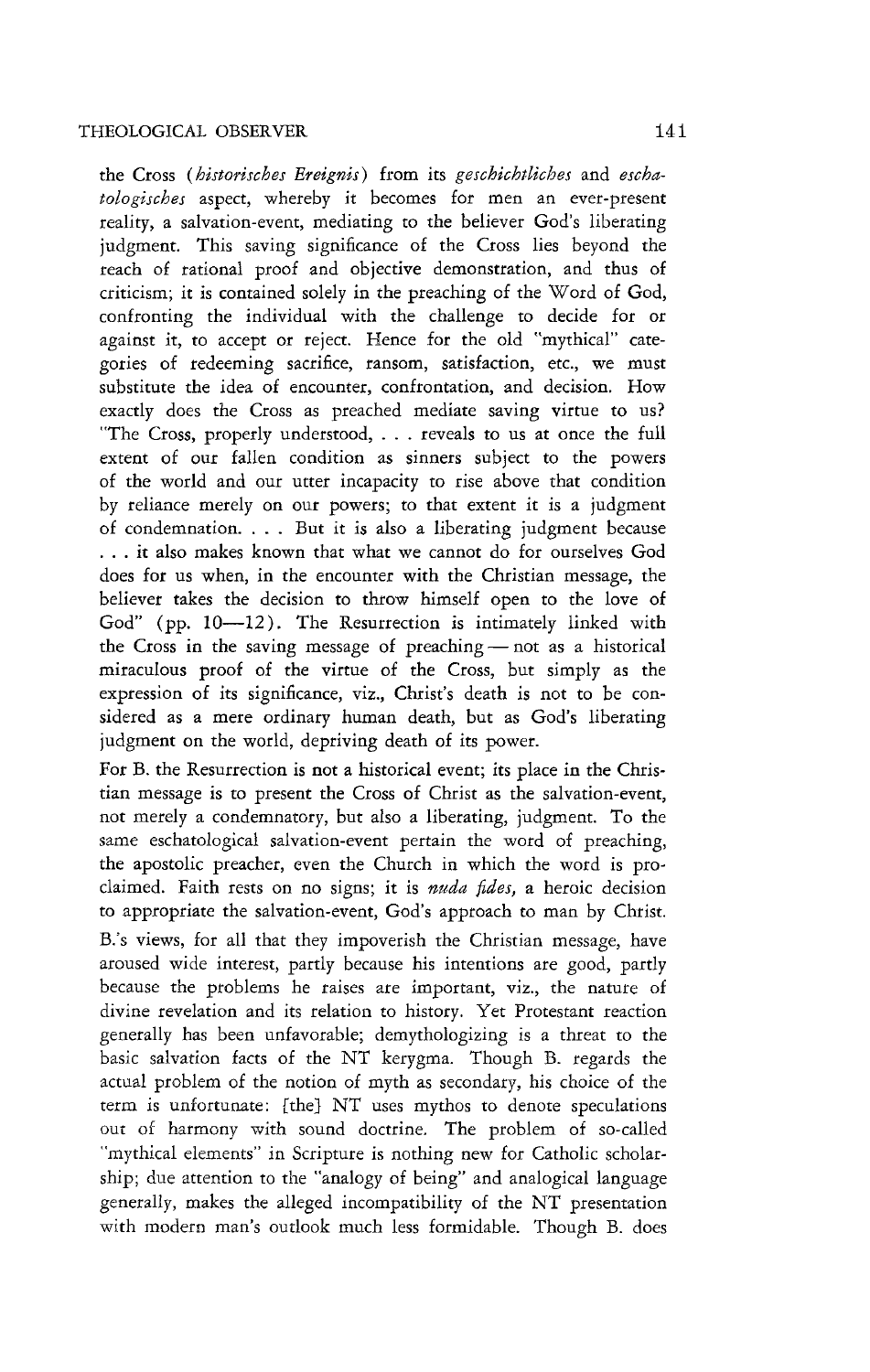not, as some allege, deny all objective reality to the divine intervention in Christ, his postulate that "the Christian Easter faith is not interested in the historical question" is completely contrary to NT evidence; his exegesis is often quite arbitrary, governed as it is by the postulates of his system.

The summary closes with a statement which to Lutherans does not make sense since to them saving faith rests upon the objective Gospel promises. We read: "However, his demythologizing is essentially linked with the Reformers' theology  $-a$  'requirement of faith itself'; the crisis provoked by him in Protestant theology is insoluble on the principles of that theology." JOHN THEODORE MUELLER

### "AN ANSWER TO PETER BRUNNER"

Under this heading Hans Asmussen, in the *Evangelisch-Lutherische Kirchenzeitung* (Nov. 15, 1958), replies to Brunner's sharp criticism of the composite volume *Katholische Reformation* (cf. CTM, Dec., 1958), of which Asmussen was one of the authors. According to Asmussen, Brunner failed to grasp some of the important points made in that book; for instance, when he speaks of the need of a mere reform in the case of the Roman Catholic Church but of the need of a reformation in the case of the Lutheran Church. Asmussen takes occasion to express his preference for the Roman Catholic Church to most of the churches in the World Council of Churches by enumerating the following points: the real presence in Holy Communion, the office of the ministry, and the efficacy of the Word and the liturgy *(ritus)*, in all of which he believes the Roman Catholic Church to be closer to the Lutheran than are most of the churches in the World Council of Churches. In the latter he senses a concentration of antichristianity in conflict with Article XVII of the Augsburg Confession. This moves him to say: "Why should I deny that I am drawn thither, where one is not ashamed of the martyrs?" He regards the differences between himself and Brunner sufficiently important to call for a discussion face to face.

The most important question is: How close is Rome to the Lutheran Church with respect to the doctrine of justification by faith? Where this question is ignored nothing else matters. L.W. SPITZ

## BRIEF ITEMS FROM NATIONAL LUTHERAN COUNCIL

*Turku, Finland.* - The Church Assembly, legislative organ of the Evangelical Lutheran Church of Finland, postponed action here on the knotty problem of admitting women to the ministry. By a vote of 75 to 45, delegates to the quinquennial conference recommitted the issue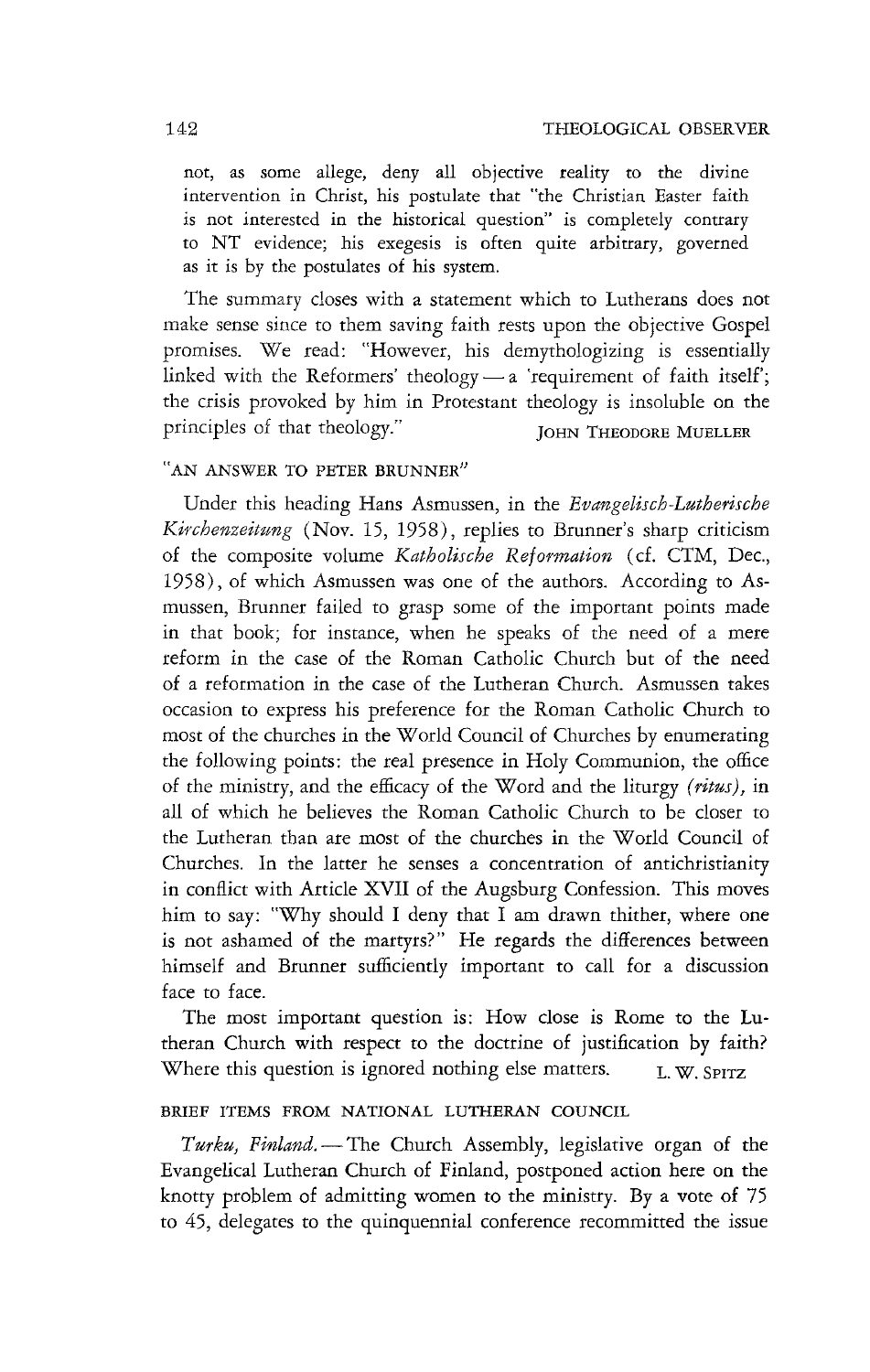to a special committee for further study and report to the church's next assembly in 1963. The committee has been studying the question for the past five years.

Expressing its opposition to placing women on an equal footing with men as pastors, the committee recommended instead that women be given a special ecclesiastical status. Under its proposal, women who are theological graduates would be eligible for ordination as "curates" or "vice pastors" and would be permitted to engage in all regular congregational duties except administering the Sacraments. In unusual circumstances, however, with the approval of the cathedral chapter, women would be allowed to give Communion to persons in hospitals and prisons who cannot attend regular church services.

A high proportion of women are studying at the theological facul*ties* of the Finnish Church, 91 at Helsinki, and six at Turku, it was reported, but the number has dropped over recent years from  $33\frac{1}{3}$ per cent to 28 per cent of the enrollment. It was also reported that of the 252 women theological graduates now in Finland only 42 are directly employed in the service of the church. Another 51 are married to pastors. Of the rest, 32 work for various religious organizations, and 110 are employed in schools.

*Strasbourg, France.* - The next general assembly of the Lutheran World Federation will be held in the summer of 1963 at Helsinki, Finland, the federation's executive committee decided here, October 30. Acting on a recommendation of the LWF officers, the committee accepted an invitation from the Finnish Evangelical Lutheran Church and agreed that 1963 would be better than the originally planned time, the summer of 1962. The officers had pointed out that the next assembly of the World Council of Churches is scheduled for Ceylon in the New Year period of 1961-1962.

# BRIEF ITEMS FROM RELIGIOUS NEWS SERVICE

*Rome.* - Italy's Constitutional Court ruled here that non-Catholic religious groups in this country may open churches, oratories, and other places of worship from now on without prior government permission. The issue was raised before the court by the Rev. Francesco Rauti, an Assemblies of God minister, who allegedly had been harassed by local authorities for opening places of worship without previous authorization. Three lawyers appeared before the court and claimed for evangelicals the right of "strict application of constitutional principles" granting freedom of religion to all groups.

The court held that the prior permission demanded by a decree issued in 1930 under the former Fascist regime violated Article 19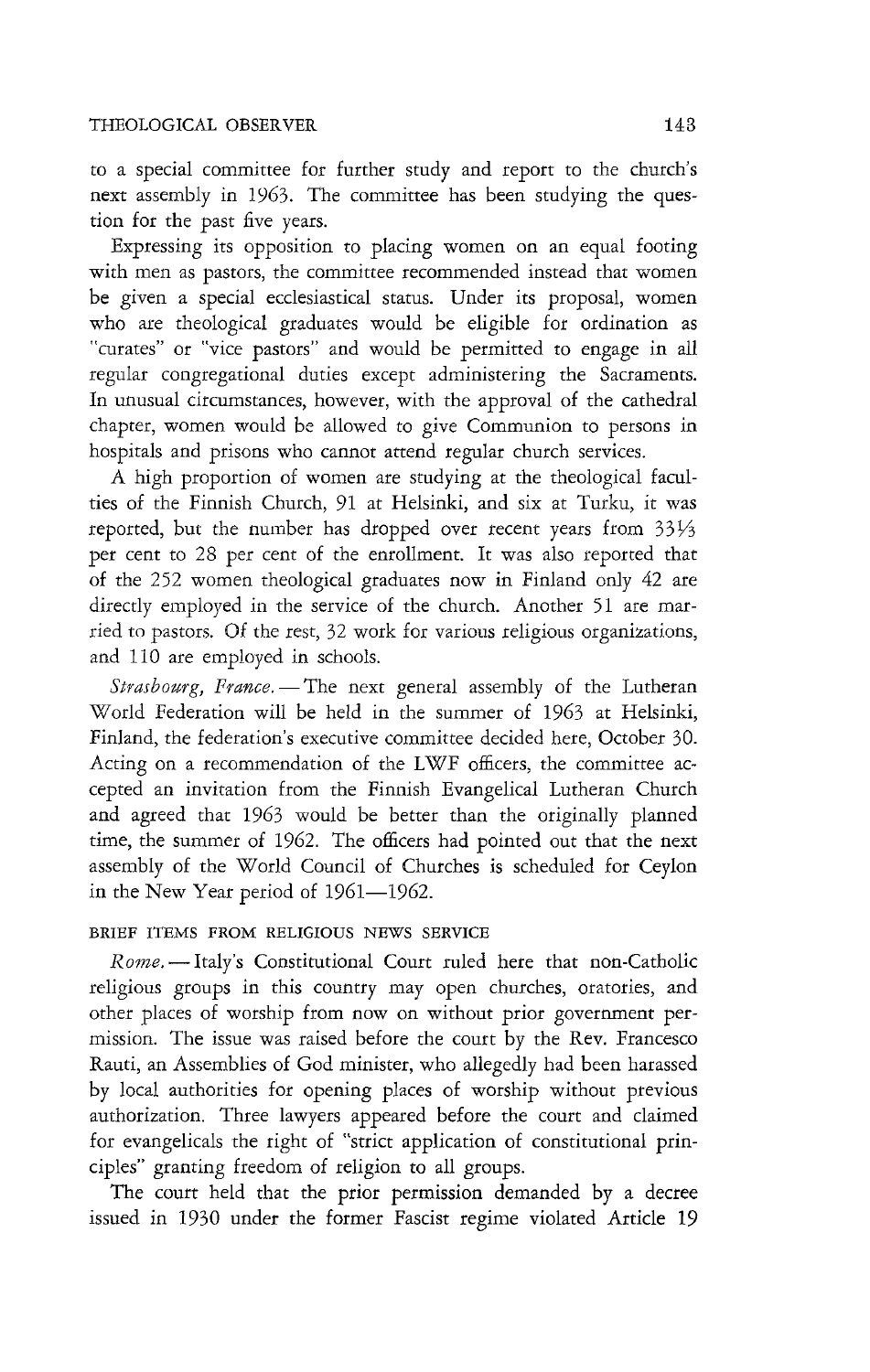of the Republican constitution, which says that all people have the right freely to practice their religion in any form. This article, the court stated, said that all individuals or groups may spread their beliefs and follow them, in private or public, provided their rites are not contrary to public morals.

The court rejected, at the same time, the principle that the appointment of non-Catholic ministers must be approved by the government because they perform marriage and other ceremonies, which must have the force of official acts.

Geneva. - Dr. Carl E. Lund-Quist of Geneva, executive secretary of the Lutheran World Federation, wired the federation's "warmest greetings" to Bishop Zoltan Kaldy upon his installation as head of the Southern District of the Lutheran Church in Hungary. At the same time he accused Hungary's Communist government of intervention in religious affairs. "The prayers of the church go with you," Dr. Lund -Quist assured Bishop Kaldy. He added, however, that the LWF regarded the removal of former Bishop Lajos Ordass, one of Hungary's staunchest anti-Communist religious leaders, as a "unilateral government act in displacing the Lutheran leader who was trusted by the Church."

Dr. Ordass was "requested" by the Church Council of the Southern District last June to relinquish his post, five months after the Budapest Radio announced he had had to "resign" as the church's presiding bishop because he found himself in "complete isolation, due to his policy of non-co-operation with the government."

Bishop Kaldy, a 39-year-old bachelor, was elected to his new office last October with the approval of the Communist government. He had been senior pastor at Pees since 1954 and was said to have enjoyed a wide popularity among his fellow ministers. In his installation sermon the bishop promised "to do everything possible in my position so that good relations between our Lutheran Church and the Hungarian People's Republic may be further developed," the LWF news bulletin reported. It quoted from *Evangelikus Elet*, official publication of the Hungarian Church.

Bishop Kaldy, the bulletin said, stated that his church must take part "wholeheartedly and joyfully" in the work of the Lutheran Federation and the World Council of Churches. However, it added, he urged these bodies to free themselves from the temptation to see Hungarian churches "through certain persons' eyes." This, said the bulletin, was an allusion to Dr. Ordass and some of his associates who found it impossible to come to terms with the Communist regime.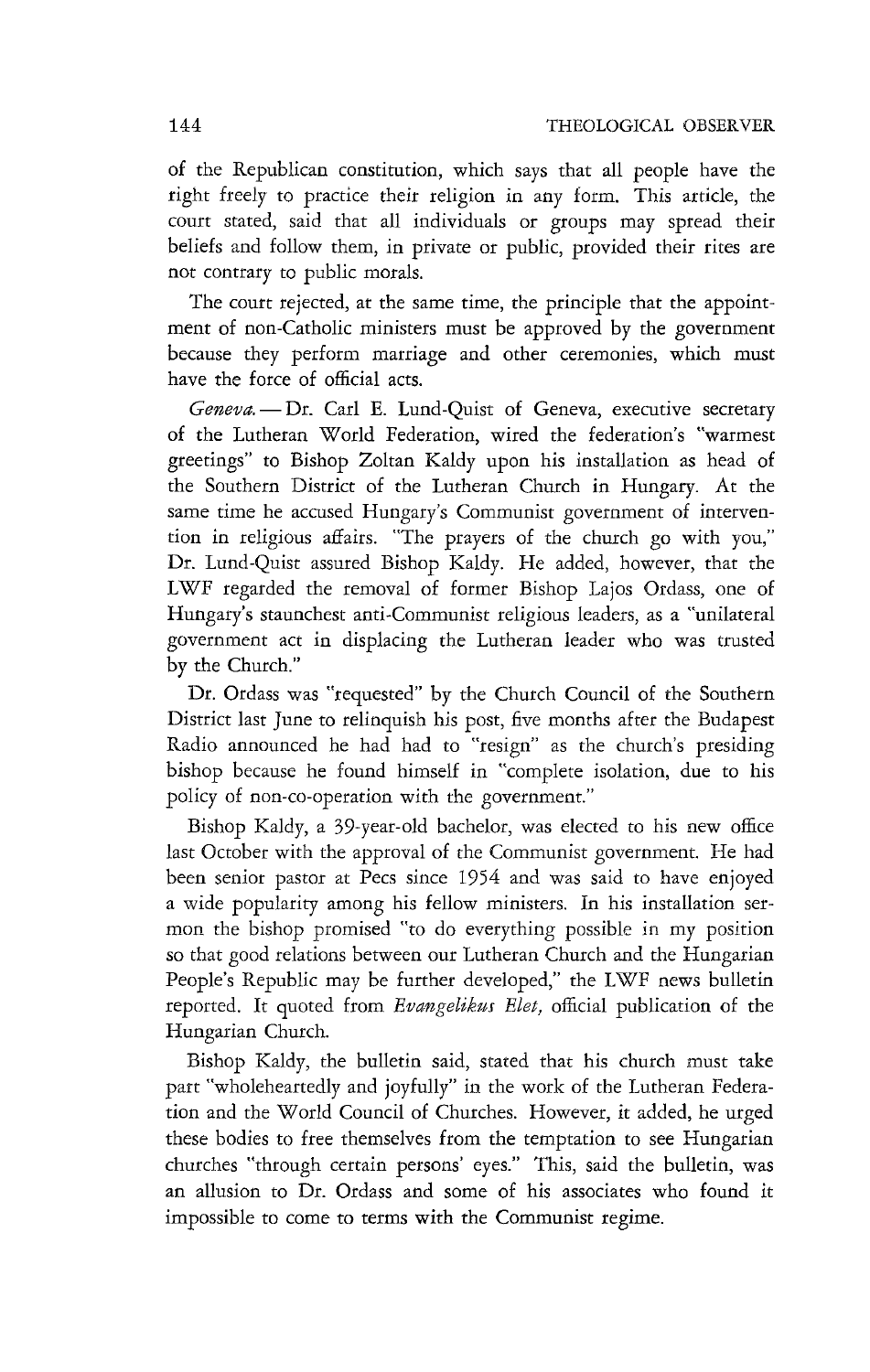#### THEOLOGICAL OBSERVER 145

Voicing regret that "during the past two years our churches did not receive from the LWF such spiritual support as could have enabled them to solve our problems here," Bishop Kaldy meanwhile expressed gratitude for the material help given to Hungarian Lutherans both by the LWF and the World Council of Churches. He pledged himself to do everything possible so that "members of our Lutheran Church may be faithful sons of our nation and good citizens of our country."

"God is at work," the bishop declared, "even in the Socialist order and through its representatives. Christians are free to co-operate with everybody in the best things. Certainly we want to help our nation, with every means and in everything good, to develop Socialism."

*Thousand Oaks, Calif.-A* new \$15 million Lutheran university here will be named Ventura University after the county in which it will be situated. The name was selected by the board of governors of the California Lutheran Educational Foundation, which is composed of representatives of five Lutheran denominations supporting the institution.

While the entire campus will not be completed for 15 years, the first section, to cost  $$4,000,000$  will be opened in 1961 or 1962. The completed university will cover 206 acres 45 miles northwest of Los Angeles. Supporting the university are the Augustana, Evangelical, American, United Evangelical, and United Lutheran churches.

*Munich, Germany.* - A move to increase dissemination of literary works by and about Martin Luther was announced at the annual meeting of the Martin Luther Association here. The society also reelected as its president Dr. Paul Althaus of Erlangen University. A prominent Lutheran theologian, he has held the office since 1927.

Founded at Wittenberg on Reformation Day in 1918 by Rudolf Eucken, noted German philosopher, the association endeavors to promote a better understanding of Martin Luther and his works. Toward this purpose the group publishes several periodicals containing the latest findings of Luther research.

The association suspended activities during World War II but was reactivated in Hamburg in 1953.

*Washington, D. C.* - The United States Supreme Court ruled here that a wife may not be permitted to testify in court against her husband, even if she wants to. In a unanimous opinion delivered by Associate Justice Hugo 1. Black the court held that to do so would jeopardize the sanctity of marriage.

U. S. courts have long followed the common law rule that husbands or wives may not be compelled by a court to testify against each other.